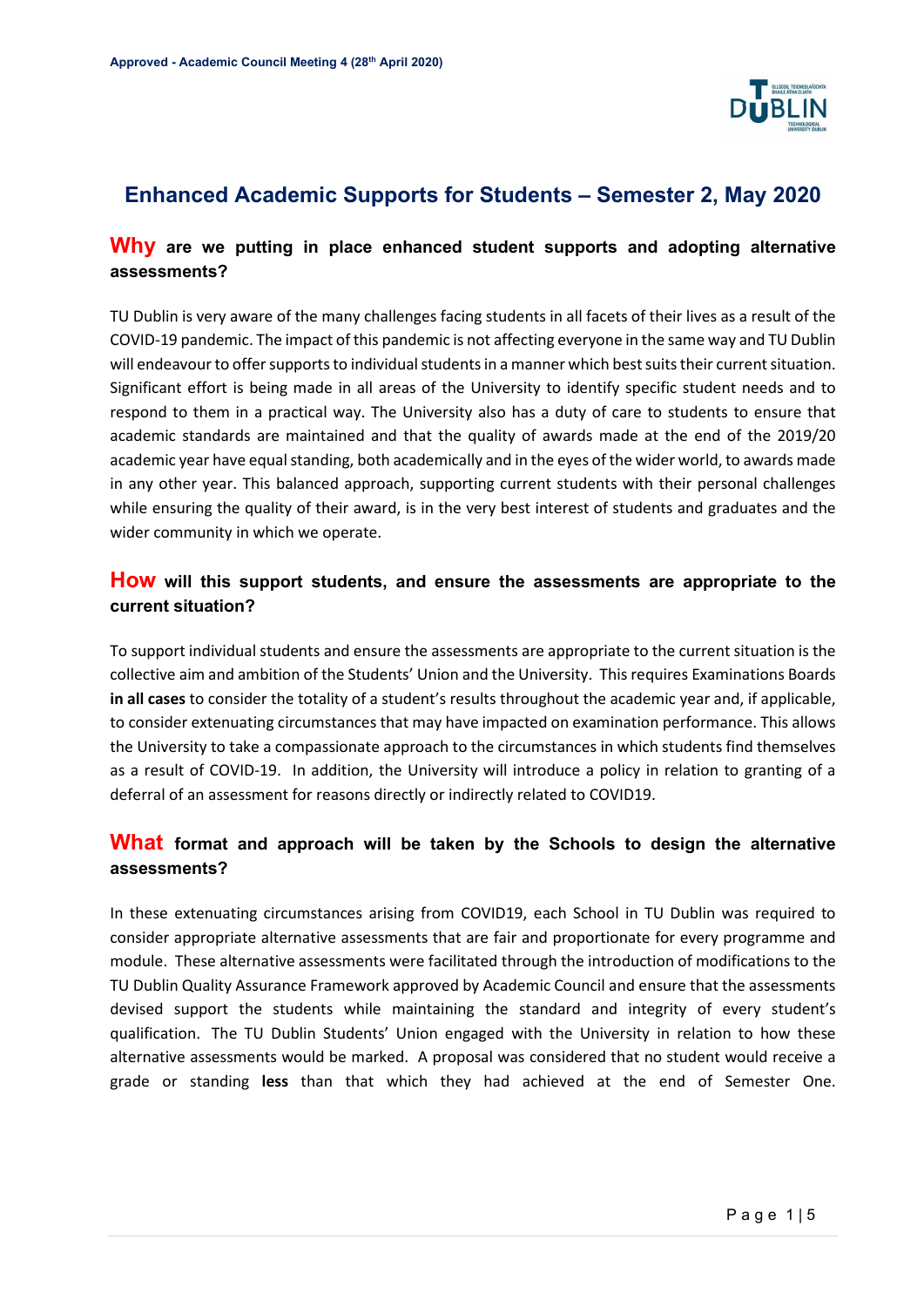

While acknowledging the genuine concern for students that lay behind the proposal, the University felt that such a blanket guarantee would not address the individual needs of our students. The alternative approach that requires Examinations Boards **in all cases** to consider the totality of a student's results throughout the academic year coupled with enhanced extenuating circumstances and deferral policies is considered more appropriate.

Further details regarding **the format of assessments** and our approach are outlined **in the next section.**

### **Format of Alternative Assessments**

- 1. The revised format for assessments may comprise online assessment or submission of a specified piece of coursework reflecting learning outcomes. Details regarding each assessment and submission deadlines for each module have been communicated directly to students using their TU Dublin email addresses and/or through Moodle/Brightspace.
- 2. Students are advised to check their **@MyTUDublin** email account and modules regularly. In advance of the time of each assessment, and to check that they have access to it. If they do not, they should contact their School by email as soon as possible.
- 3. In accordance with current regulations, TU Dublin may invite any student in an award year to undertake an oral examination on their coursework or required assessment. This is intended to support students in maximising their performance and to ensure that academic standards and academic integrity are maintained.

## **Declaration of Integrity**

All students are required to abide by the University's General Assessment Regulations (or Marks and Standards). To confirm that they understand and agree, they will be required to sign a Declaration of Academic Integrity. The declaration has been embedded within the Virtual Learning Environments (VLE) Moodle and Brightspace.

#### **Consequences of Examination Deferrals**

- Progression for students to the next year of their programme, or graduation if in final year, will be based, as normal, on the successful completion of both Semester 1 and Semester 2 modules.
- A student failing a supplemental / repeat examination may not be able to progress in their studies, or to graduate if in their final year of study, until such time as they successfully complete those examinations.
- A second deferral of an examination will only be allowed under the most exceptional of circumstances.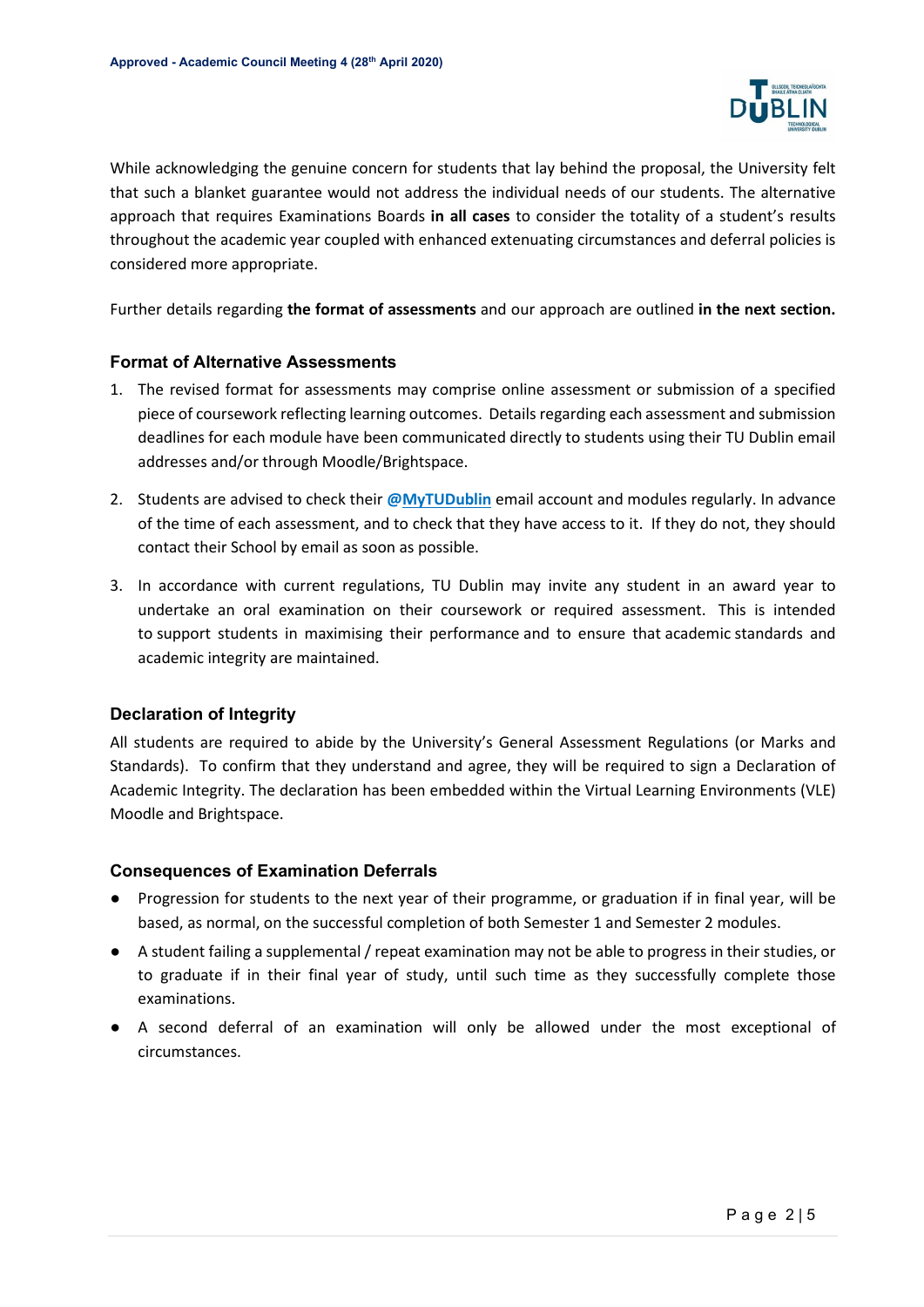

# **Option to Defer** *(See Figure 1)*

- **1.** Given the current exceptional circumstances, TU Dublin has amended normal deferral policies. *'The default position of the University will be to consider all Deferral Requests for reasons directly or indirectly related to COVID-19 without the requirement for supporting documentation***'.**
- **2.** Students will be afforded two opportunities to defer**\*** examinations/assessments in May 2020:
	- **a. Prior to examinations/assessments**, if a student feels they will be unable to complete any assessment, they can apply to defer the examination/assessment by completing the appropriate form and submitting it by email on or before **May 5th 2020.**
		- i. **City Campus:** submit completed form by email to your Head of School. Forms are available [here;](https://www.dit.ie/qualityassuranceandacademicprogrammerecords/student-assessment-regulations/general/)
		- ii. **Blanchardstown:** Please complete an online deferral for[m here.](https://bit.ly/2RR4xGR)
		- iii. **Tallaght:** submit completed forms by email to:

[examinationdeferral.tallaght@tudublin.ie.](mailto:examinationdeferral.tallaght@tudublin.ie) Forms are available [here](https://www.it-tallaght.ie/examdeferral)

- **b. Post examination**, a student who has undertaken a module examination / assessment but feels their performance was adversely affected by their current situation and wishes to bring this to the attention of the Examination Board, should complete and submit the relevant form **within 2 working days of the module assessment date**. In such cases, the examination board will record the result for this module as a deferral. This will allow the student to undertake a supplementary assessment, as a first attempt, at the next available opportunity.
	- i. City: complete and submit an online Form by email to the [relevant Examinations Office:](https://www.dit.ie/currentstudents/studentservices/examinations/examcontactdetailsbyschool/) Form is available [here](https://www.dit.ie/qualityassuranceandacademicprogrammerecords/student-assessment-regulations/general/)
	- ii. **Blanchardstown**: Please complete an online deferral form [here.](https://bit.ly/2RR4xGR)
	- iii. **Tallaght**: submit a completed Examination Deferral form by email to [examinationdeferral.tallaght@tudublin.ie.](mailto:examinationdeferral.tallaght@tudublin.ie) Forms are availabl[e here](https://www.it-tallaght.ie/examdeferral)
	- **\* In the case of assessments that have already commenced, a student may seek to defer the assessment under 2(b) above and up to May 5th 2020. In the case of final assessments already completed, the student will be able to defer that assessment under 2(b) above if sought before May 5th 2020.**

*In all cases, students are strongly encouraged to seek advice from their Department, School, Lecturer before applying to defer any exam. It is imperative that the student understands the potential consequences of examination deferral.*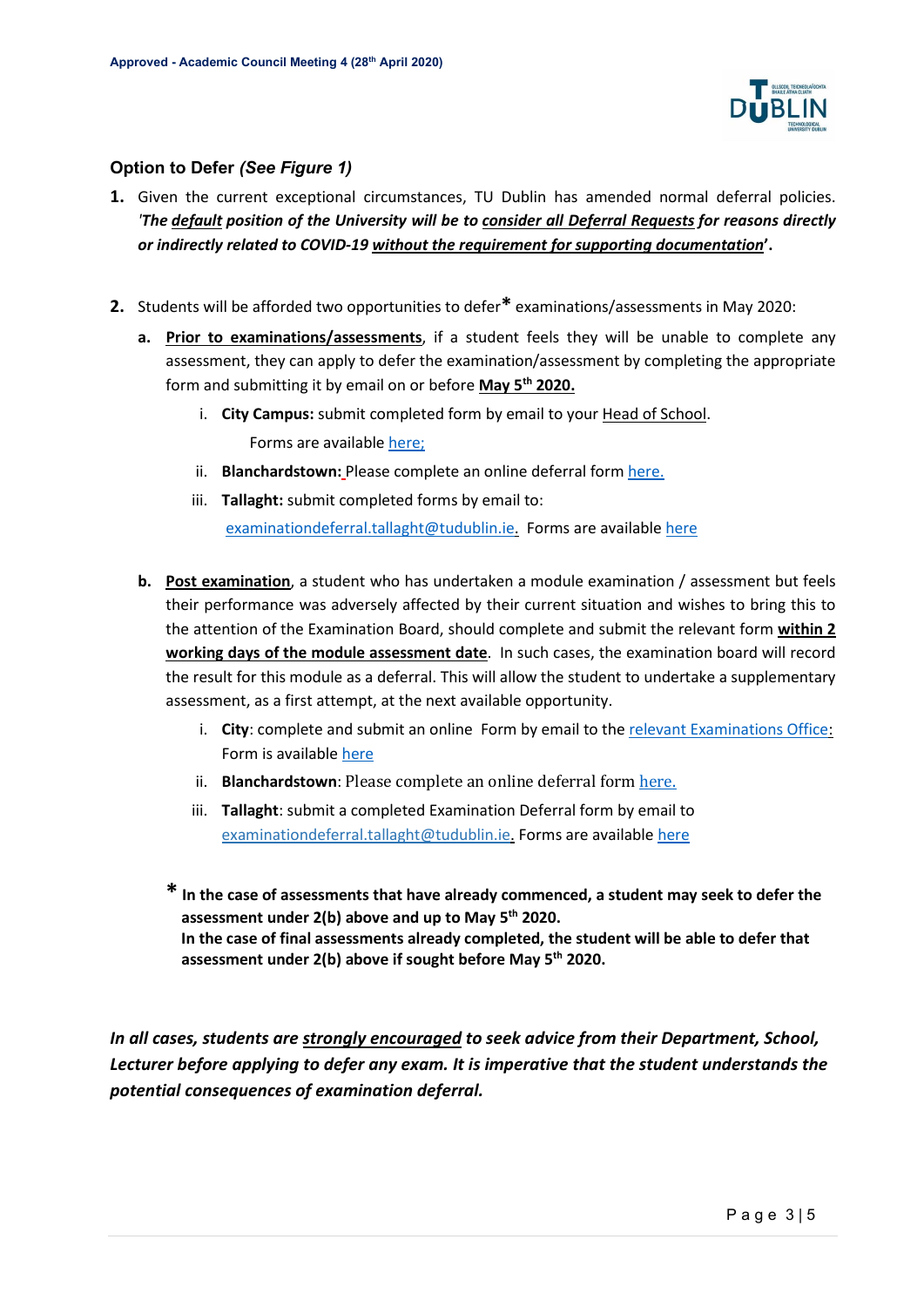